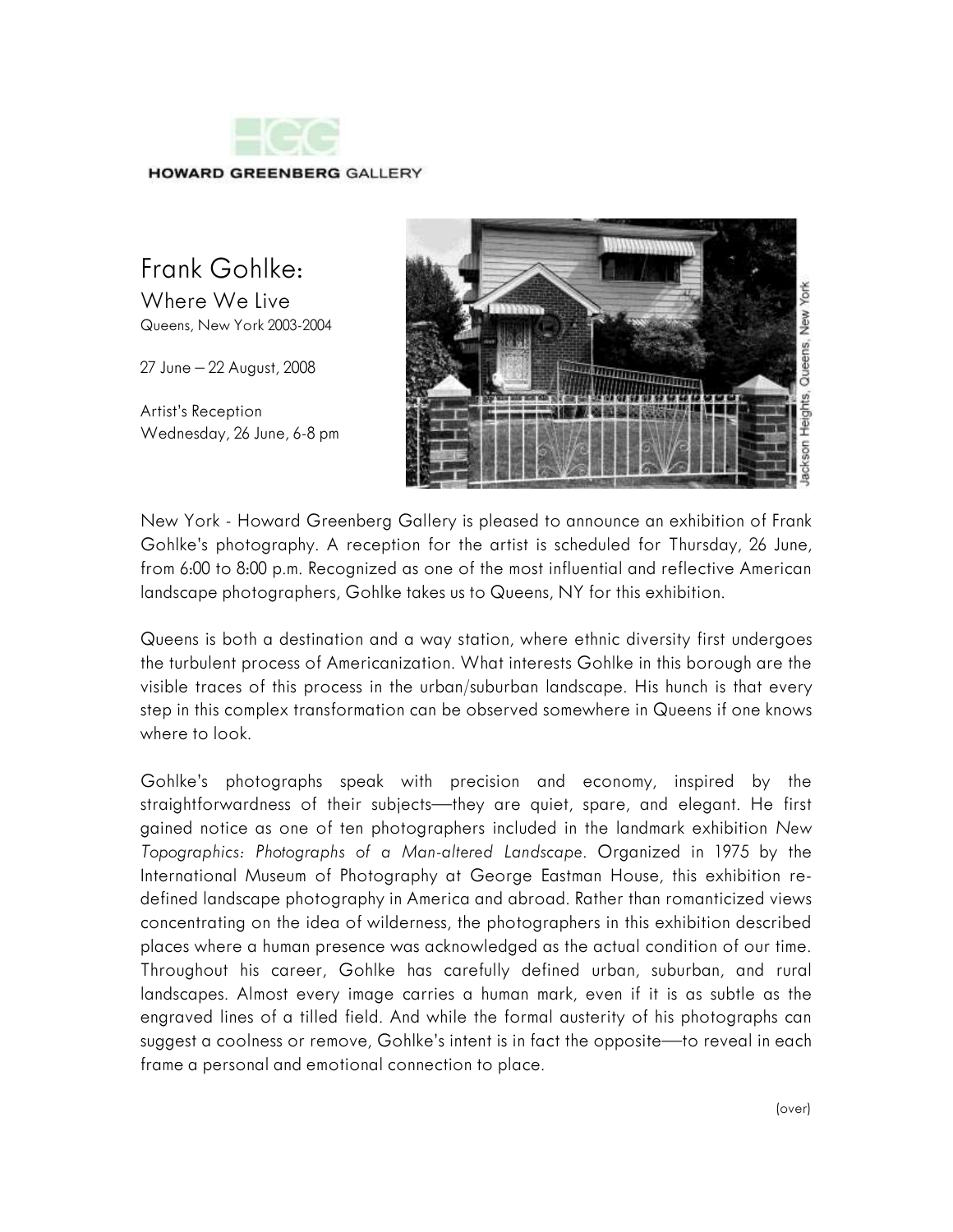Although notably devoid of people, Gohlke's photographs are not without narrative. He has made the horizon the dramatic focus of many of his landscapes—an emphatic line which clearly divides the frame, yet which does not define a specific place but instead a fluid perception, a constantly shifting topographic mark. Gohlke's photographs are also about history, memory, loss, and how their traces can be read in the landscape, whether he is photographing the backyard of his childhood home or the front porch of a stranger's house.

Frank Gohlke, born in 1942, was raised in Wichita Falls, Texas. He received a B.A. in English Literature from the University of Texas at Austin in 1964 and an M.A. in English Literature from Yale University in 1966. While at Yale, Gohlke met photographer Walker Evans, and in 1967 and 1968 he studied with the landscape photographer Paul Caponigro. He has taught photography at Middlebury College, Colorado College, Yale University, and The Massachusetts College of Art. He is currently living in Tucson as he is The Laureate Professor of Photography at the University of Arizona and Senior Research Fellow at the Center for Creative Photography.

Gohlke is the recipient of two Guggenheim Foundation Fellowships and two grants from the National Endowment for the Arts, as well as grants from the Bush Foundation, the McKnight Foundation, and the Gund Foundation. He has also received commissions from the Wichita County Heritage Society and the Texas Historical Foundation. Monographs include *Landscapes from the Middle of the World: Photographs 1972 – 1987* (1988); *Measure of Emptiness: Grain Elevators in the American Landscape* (1992); *The Sudbury River: a Celebration* (1993); *Mount St. Helens* (2005) and *Accommodating Nature* (2007).

Gohlke's retrospective exhibition organized by the Amon Carter Museum is scheduled to be at the Addison Gallery of American Art through July 2008; Center for Creative Photography, Tucson, AZ, August 15, 2008-October 26, 2008 and Smithsonian American Art Museum, Washington, DC, December 5, 2008-March 1, 2009. Gohlke's photographs have been exhibited at the Museum of Modern Art, the Art Institute of Chicago, the Cleveland Museum of Art, the Minneapolis Institute of Arts, the Amon Carter Museum and the Museum of Fine Arts, Houston. His photographs are held in the permanent collections of the Museum of Modern Art, the Metropolitan Museum of Art, the International Museum of Photography at George Eastman House, the Canadian Center for Architecture, the Art Institute of Chicago, the Amon Carter Museum and the Walker Art Center.